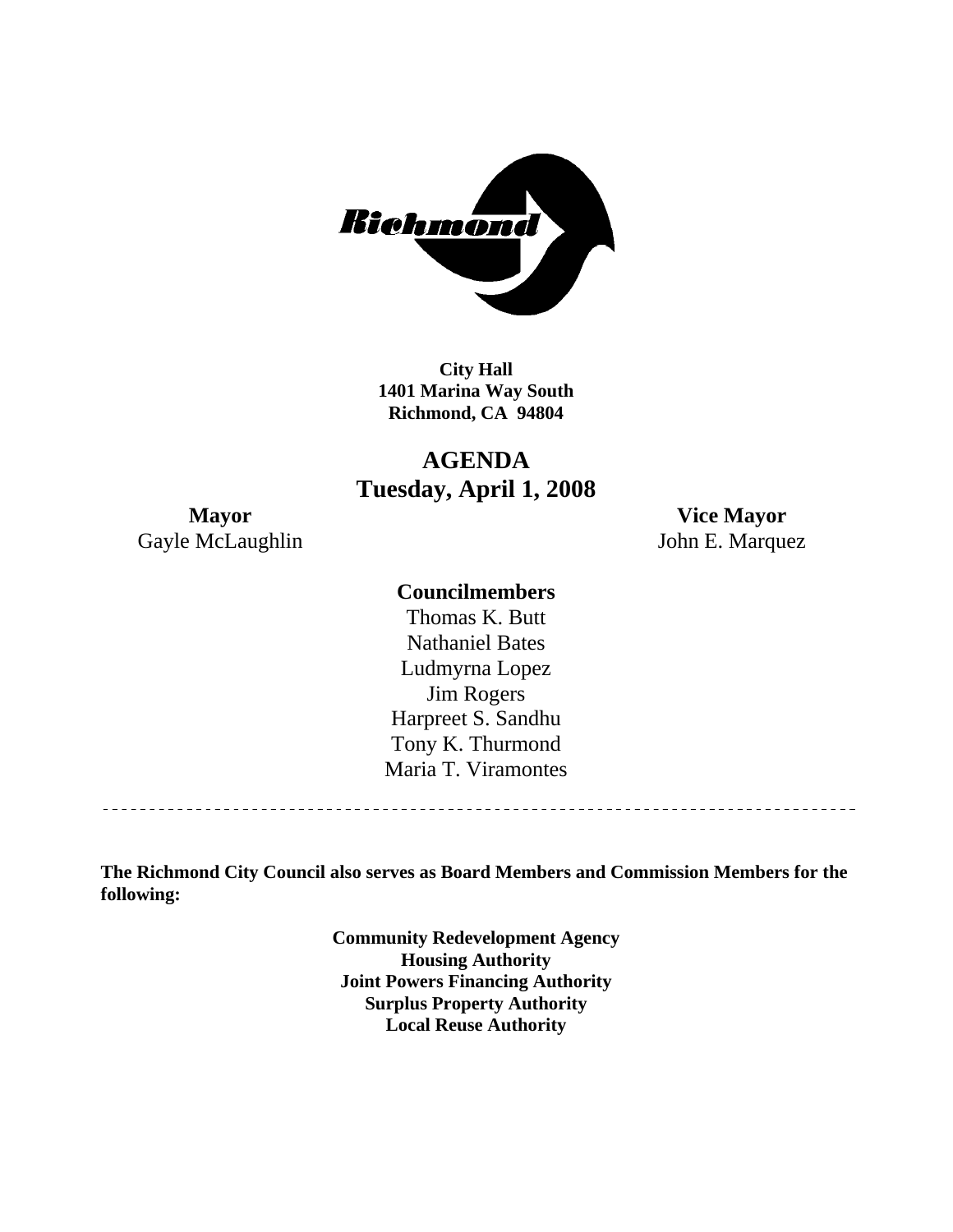# **MEETING PROCEDURES**

The City of Richmond encourages community participation at its City Council meetings and has established procedures that are intended to accommodate public input in a timely and time-sensitive way. As a courtesy to all members of the public who wish to participate in City Council meetings, please observe the following procedures:

**PUBLIC COMMENT ON AGENDA ITEMS:** Anyone who desires to address the City Council on items appearing on the agenda must complete and file a pink speaker's card with the City Clerk **prior** to the City Council's consideration of the item. Once the City Clerk has announced the item and discussion has commenced, no person shall be permitted to speak on the item other than those persons who have submitted their names to the City Clerk. Your name will be called when the item is announced for discussion. **Each speaker will be allowed TWO (2) MINUTES to address the City Council on NON-PUBLIC HEARING items listed on the agenda.** 

**OPEN FORUM FOR PUBLIC COMMENT:** Individuals who would like to address the City Council on matters not listed on the agenda or on **Presentations, Proclamations and Commendations, Report from the City Attorney, or Reports of Officers** may do so under Open Forum. All speakers must complete and file a pink speaker's card with the City Clerk **prior** to the commencement of Open Forum. **The amount of time allotted to individual speakers shall be determined based on the number of persons requesting to speak during this item. The time allocation for each speaker will be as follows: 15 or fewer speakers, a maximum of 2 minutes; 16 to 24 speakers, a maximum of 1 and one-half minutes; and 25 or more speakers, a maximum of 1 minute.** 

#### **SPEAKERS ARE REQUESTED TO OCCUPY THE RESERVED SEATS IN THE FRONT ROW BEHIND THE SPEAKER'S PODIUM AS THEIR NAME IS ANNOUNCED BY THE CITY CLERK.**

**CONSENT CALENDAR:** Consent Calendar items are considered routine and will be enacted, approved or adopted by one motion unless a request for removal for discussion or explanation is received from the audience or the City Council. A member of the audience requesting to remove an item from the Consent Calendar must complete and file a speaker's card with the City Clerk **prior to the City Council's consideration of Item C, Agenda Review.** An item removed from the Consent Calendar may be placed anywhere on the agenda following the City Council's agenda review.

*The City Council's adopted Rules of Procedure recognize that debate on policy is healthy; debate on personalities is not. The Chairperson has the right and obligation to cut off discussion that is too personal, too loud, or too crude.* 

**\*\*\*\*\*\*\*\*\*\*\*\*\*\*\*\*\*\*\*\*\*\*\*\*\*\*\*\*\*\*\*\*\*\*\*\*\*\*\*\*\*\*\*\*\*\*\*\*\*\*\*\*\*\*\*\*\*\***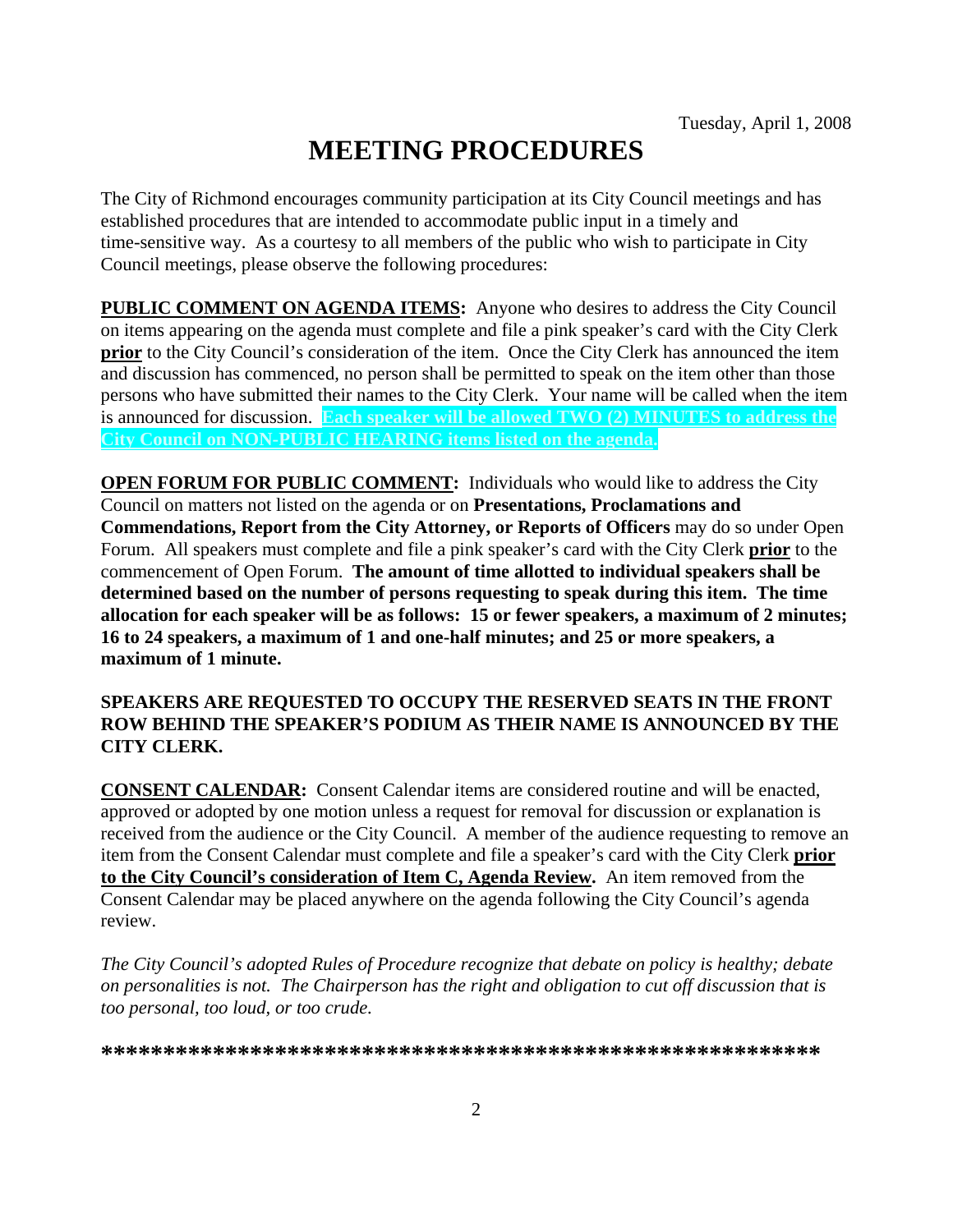# **Evening Open Session**   $4:30$  p.m.

# **A. ROLL CALL**

#### **B. PUBLIC COMMENT**

# **C. ADJOURN TO CLOSED SESSION**

# **Closed Session**

Shimada Room of City Hall

# **A. CITY COUNCIL**

 **A-1.** CONFERENCE WITH LABOR NEGOTIATORS (Government Code Section 54957.6):

City Designated Representative(s): Bill Lindsay, Leslie Knight, Lisa Stephenson, Bruce Soublet, and Chris Magnus Counsel: Jack Hughes, Liebert Cassidy Whitmore Employee Organization or unrepresented employee(s): Richmond Police Officers' Association (RPOA), and Richmond Police Management Association (RPMA)

**\*\*\*\*\*\*\*\*\*\*\*\*\*\*\*\*\*\*\*\*\*\*\*\*\*\*\*\*\*\*\*\*\*\*\*\*\*\*\*\*\*\*\*\*\*\*\*\*\*\*\*\*\*\*\*\*\*\*\*\***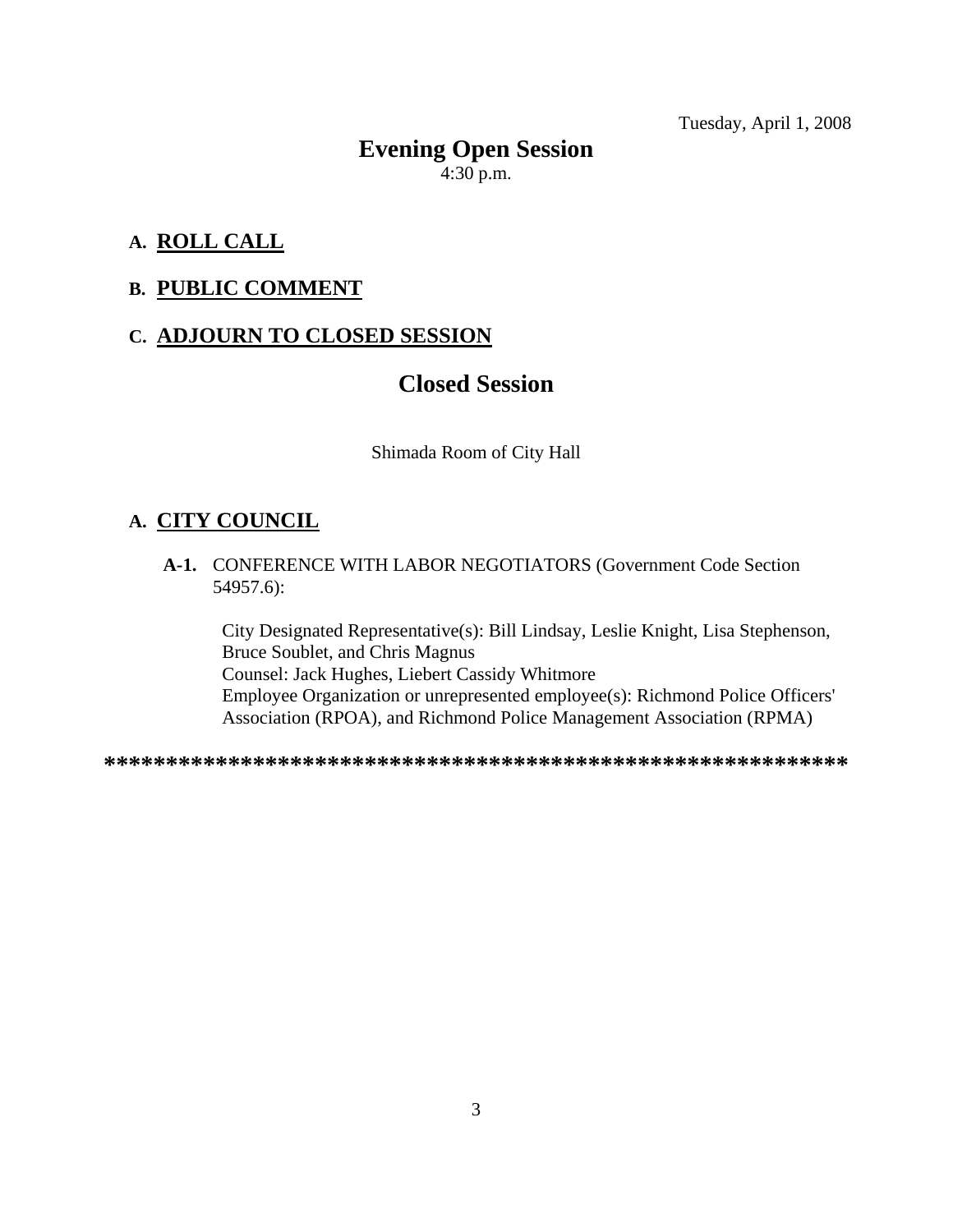# **Richmond Community Redevelopment Agency**

6:30 p.m.

#### **Pledge to t the Flag**

# **A. ROLL CALL**

# **B. STATEMENT OF CONFLICT OF INTEREST**

# **C. OPEN FORUM FOR PUBLIC COMMENT**

# **D. CONSENT CALENDAR**

- **D-1.** ADOPT A RESOLUTION selecting Land Capital Group ("LCG"), LLC as the Master Developer for the I-80 Shopping Center and authorizing the Executive Director to negotiate and execute an Exclusive Right to Negotiate ("ERN)" Agreement - Richmond Community Redevelopment Agency (Steve Duran 307- 8140).
- **D-2.** ADOPT A RESOLUTION approving a contract amendment with Keyser Marston & Associates ("KMA") in an amount not to exceed \$50,000, for a total contract amount not to exceed \$99,999, to continue providing comprehensive financial analysis services to the Agency for development projects - Richmond Community Redevelopment Agency (Steve Duran 307-8140).
- **D-3.** ADOPT A RESOLUTION authorizing an application for grant funds from the California Department of Housing and Community Development ("HCD") Infill Infrastructure Grant Program in an amount not to exceed \$10,000,000 and authorizing the execution of related documents to accept the grant and expend as approved by HCD - Richmond Community Redevelopment Agency (Steve Duran/Patrick Lynch 307-8140).
- **D-4.** APPROVE the minutes of the Regular Meeting held on March 18, 2008 City Clerk's Office (Diane Holmes 620-6513).

# **E. ADJOURNMENT**

**\*\*\*\*\*\*\*\*\*\*\*\*\*\*\*\*\*\*\*\*\*\*\*\*\*\*\*\*\*\*\*\*\*\*\*\*\*\*\*\*\*\*\*\*\*\*\*\*\*\*\*\*\*\*\*\*\*\*\*\***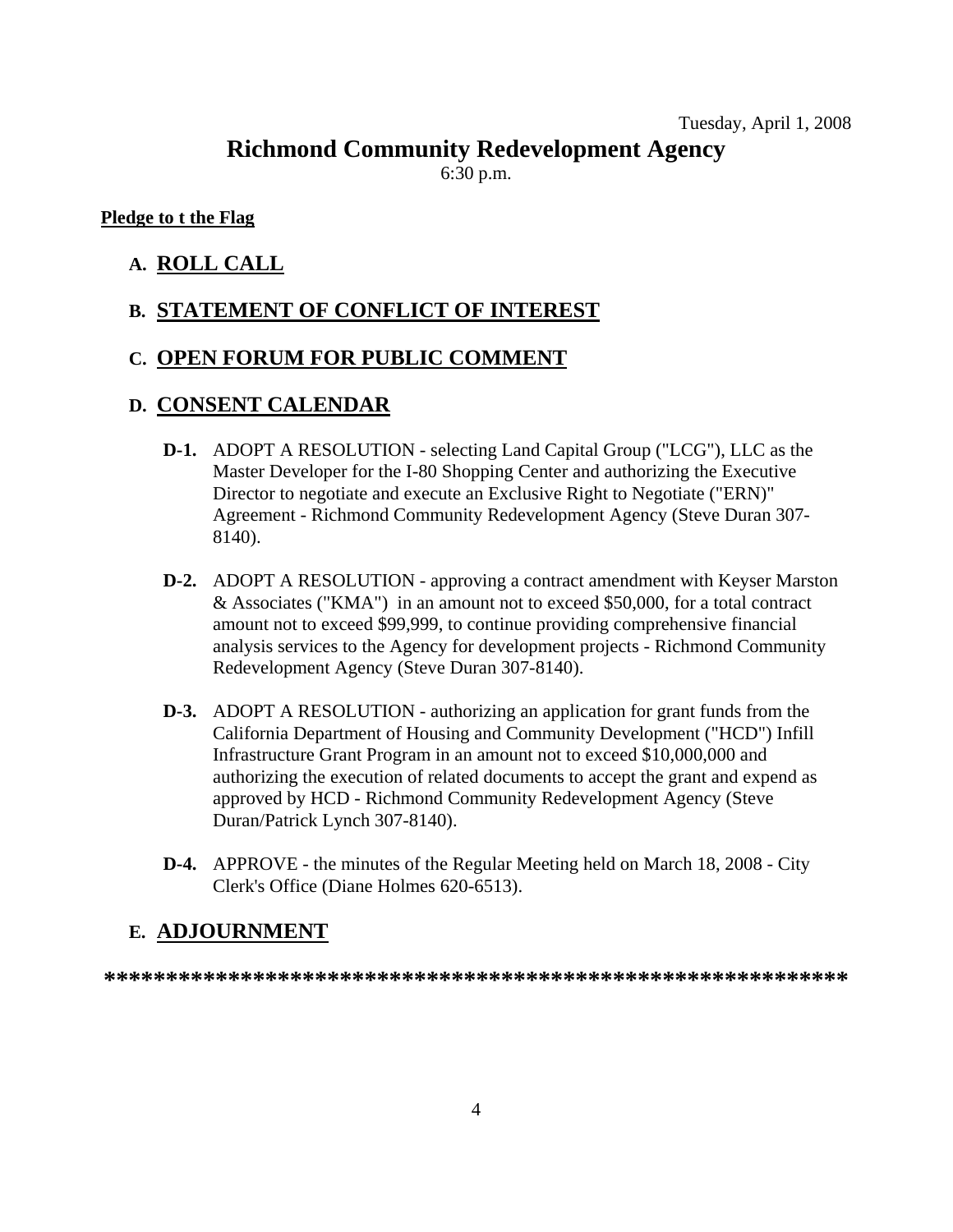# **CITY COUNCIL**  7:00 p.m.

#### **A. ROLL CALL**

#### **B. STATEMENT OF CONFLICT OF INTEREST**

#### **C. AGENDA REVIEW**

#### **D. PRESENTATIONS, PROCLAMATIONS, AND COMMENDATIONS**

# **E. REPORT FROM THE CITY ATTORNEY OF FINAL DECISIONS MADE AND NON-CONFIDENTIAL DISCUSSIONS HELD DURING CLOSED SESSION**

#### **F. CONSENT CALENDAR**

- **F-1.** ADOPT A RESOLUTION amending Resolution 69-07 and adjusting the Employment & Training Department budget to accept additional grant revenue in the amount of \$400,000 from the Governor's Gang Reduction, Intervention and Prevention Initiative (CalGRIP) and provide for the expenditure of those funds for family-based case-management services to youth aged 16 to 21 that have had contact with the Juvenile Justice System - Employment & Training (Sal Vaca 307-8006).
- **F-2.** ADOPT AN ORDINANCE (second reading) amending the Density Bonus regulations of the Richmond Municipal Code (RMC, Chapter 15.04.810.050) to allow rounding the total number of units up to the next even number when the calculation results in an odd number of total units with approval of a conditional use permit - Planning Department (Richard Mitchell 620-6706).
- **F-3.** ADOPT A RESOLUTION authorizing the city manager to enter into an agreement with the California Public Utilities Commission (CPUC) that will allow the City to receive compensation in an amount not to exceed \$105,462 for work performed at the BNSF grade crossing on Brookside Drive (PUC #002-1187.20) - Engineering (Rich Davidson 307-8105).
- **F-4.** ADOPT A RESOLUTION designating and appointing Standby Officers for Members of the City Council and the 2008 Emergency Operations Plan (EOP). The Public Safety Committee reviewed this item on February 21, 2008, and referred it to the City Council - Fire Department (Chief Michael Banks 307-8041).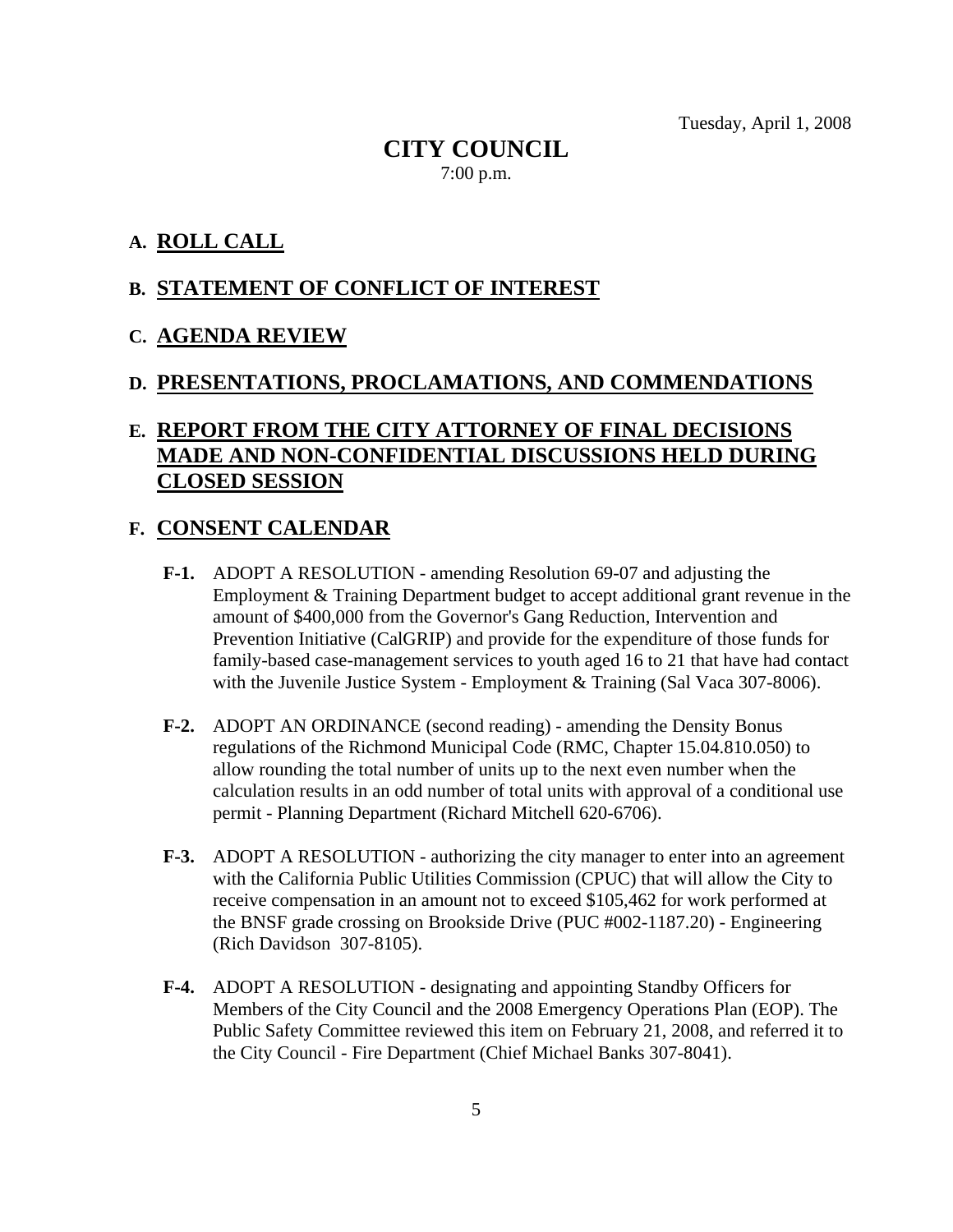- **F-5.** APPROVE the purchase of 40 Self-Contained Breathing Apparatus (SCBA) cylinders and other related equipment and accessories from Allstar Fire Equipment in an amount not to exceed \$92,463.38 - Fire Department (Chief Michael Banks 307- 8041).
- **F-6.** APPROVE the purchase of nine Bendix King 50 watt mobile high-band radios and related accessories from Silverado Avionics, Inc., in an amount not to exceed \$16,843.40 - Fire Department (Chief Michael Banks 307-8041).
- **F-7.** APPROVE the purchase of eighty-four (84) lengths of fire hose from L.N. Curtis & Sons in an amount not to exceed \$25,133.49 - Fire Department (Chief Michael Banks 307-8041).
- **F-8.** APPROVE the purchase of auto-extrication equipment from L.N. Curtis & Sons in an amount not to exceed \$29,506.24 - Fire Department (Chief Michael Banks 307- 8041).
- **F-9.** ADOPT A RESOLUTION amending the City of Richmond Classification Plan to revise and retitle the classification of Revenue Manager - Human Resources (Leslie Knight 620-6600).
- **F-10.** INTRODUCE AN ORDINANCE (first reading) establishing the wages, salary, and compensation for the revised and retitled classification of Revenue Manager (Salary Range 060D: \$6,238 - \$7,544/month) -Human Resources (Leslie Knight 620-6600).
- **F-11.** APPROVE a contract amendment with MBN Services Inc., dba Bob Murray & Associates, to develop and administer recruitment processes for three additional engineering classifications (four total). The cost of the amendment is \$54,000, and the total approved contract payment shall not exceed \$78,000 - Human Resources (Leslie Knight 620-6600).
- **F-12.** APPROVE a five-month contract with Ralph Andersen & Associates in the amount of \$26,000.00 to develop and administer the Risk Manager recruitment process for the Human Resources Management Department - Human Resources (Leslie Knight 620-6600).
- **F-13.** APPROVE appropriations to the 2007-2008 Office of Neighborhood Safety ("ONS") Budget for an additional \$400,000 in CALGRIP grant funds from the Governor's Office of Emergency Services - Office of Neighborhood Safety (Devone Boggan 621-1219).
- **F-14.** APPROVE (1) amendment to the Memorandum of Understanding between the City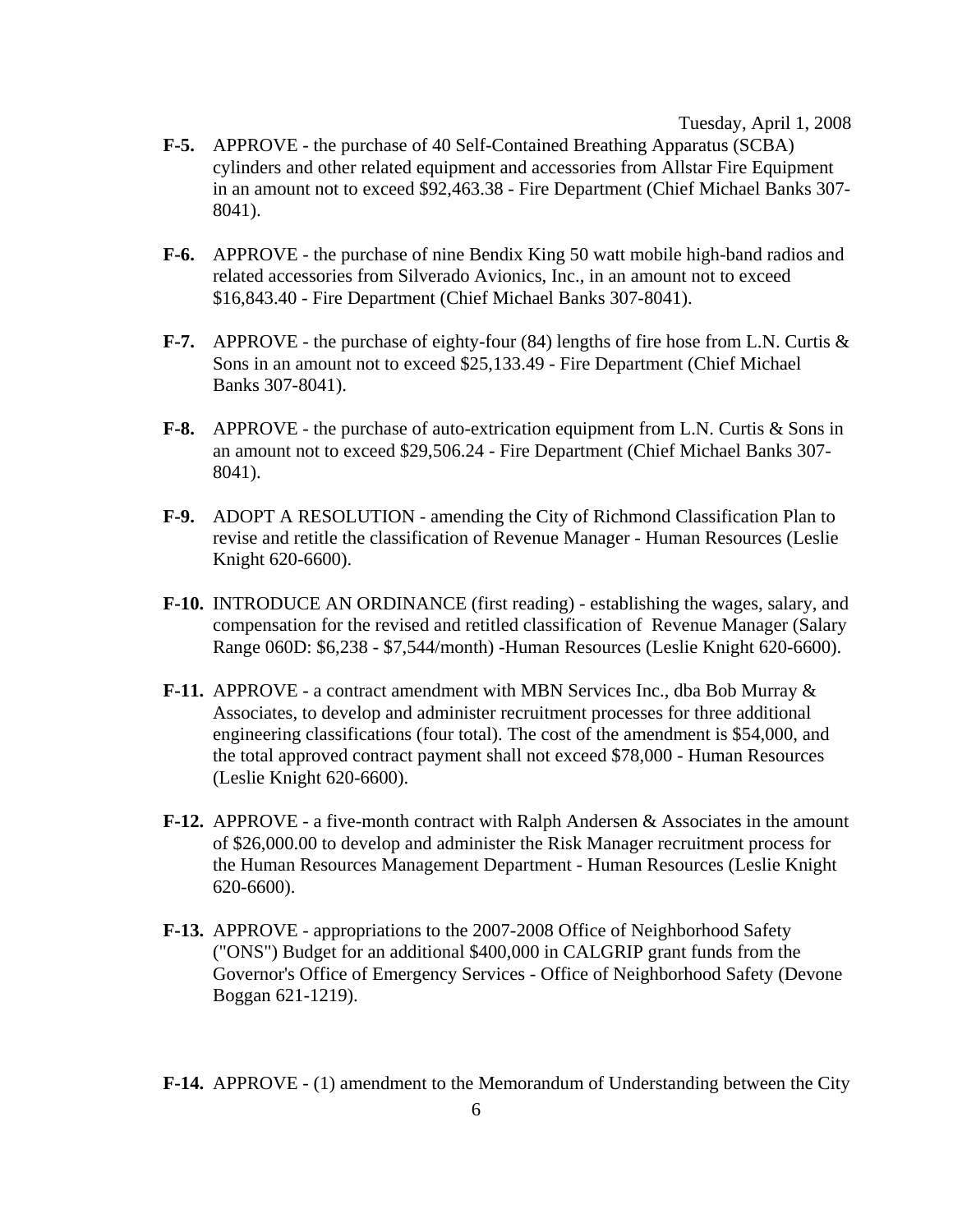of Richmond and Contra Costa County regarding Transfer Station Mitigation Fees to permit the City and the County to appoint alternates to serve on the North Richmond Waste and Recovery Mitigation Fee Joint Expenditure Planning Committee ("Mitigation Fee Committee"); (2) proposed Bylaws for the Mitigation Fee Committee; and (3) the 2008/2009 Amended North Richmond Waste and Recovery Mitigation Fee Expenditure Plan - City Manager's Office (Bill Lindsay 620-6512)

- **F-15.** APPROVE the following appointments to the Human Relations and Human Rights Commission: Darrell Goodbeer, term expiring March 30, 2011; Sally Vilaysack, term expiring March 30, 2011 - Mayor McLaughlin (620-6503).
- **F-16.** APPROVE the minutes of the Regular Meeting held on March 18, 2008 City Clerk's Office (Diane Holmes 620-6513).

# **G. PUBLIC HEARINGS**

 **G-1. Continued to April 15, 2008**:(1) Uphold Planning Commission's decision to approve the Tentative Parcel Map in Exhibit A, Mitigated Negative Declaration with Mitigation Monitoring Plan and Supplemental Information in Exhibit B, for 125 to 127 Western Drive (APN: 558-020-007) with revised modified conditions of approval in Attachment 3 (as revised April 1, 2008); or (2) Uphold the Planning Commission's decision as described in Option 1 with revised modified conditions of approval in Attachment 3 (as revised April 1, 2008), except that "Condition d" shall read as suggested by Appellant in Attachment 4 (The public hearing closed on March 4, 2008) – Planning Department (Richard Mitchell 620-6706).

# **H. OPEN FORUM FOR PUBLIC COMMENT**

# **I. AGREEMENTS**

# **J. RESOLUTIONS**

**J-1.** ADOPT A RESOLUTION - to oppose the California Department of Food and Agriculture Aerial Spray Program to Eradicate the Light Brown Apple Moth - Mayor McLaughlin, Councilmembers Thurmond, Butt, and Viramontes (620-6503/620- 6581).

# **K. ORDINANCES**

# **L. COUNCIL AS A WHOLE**